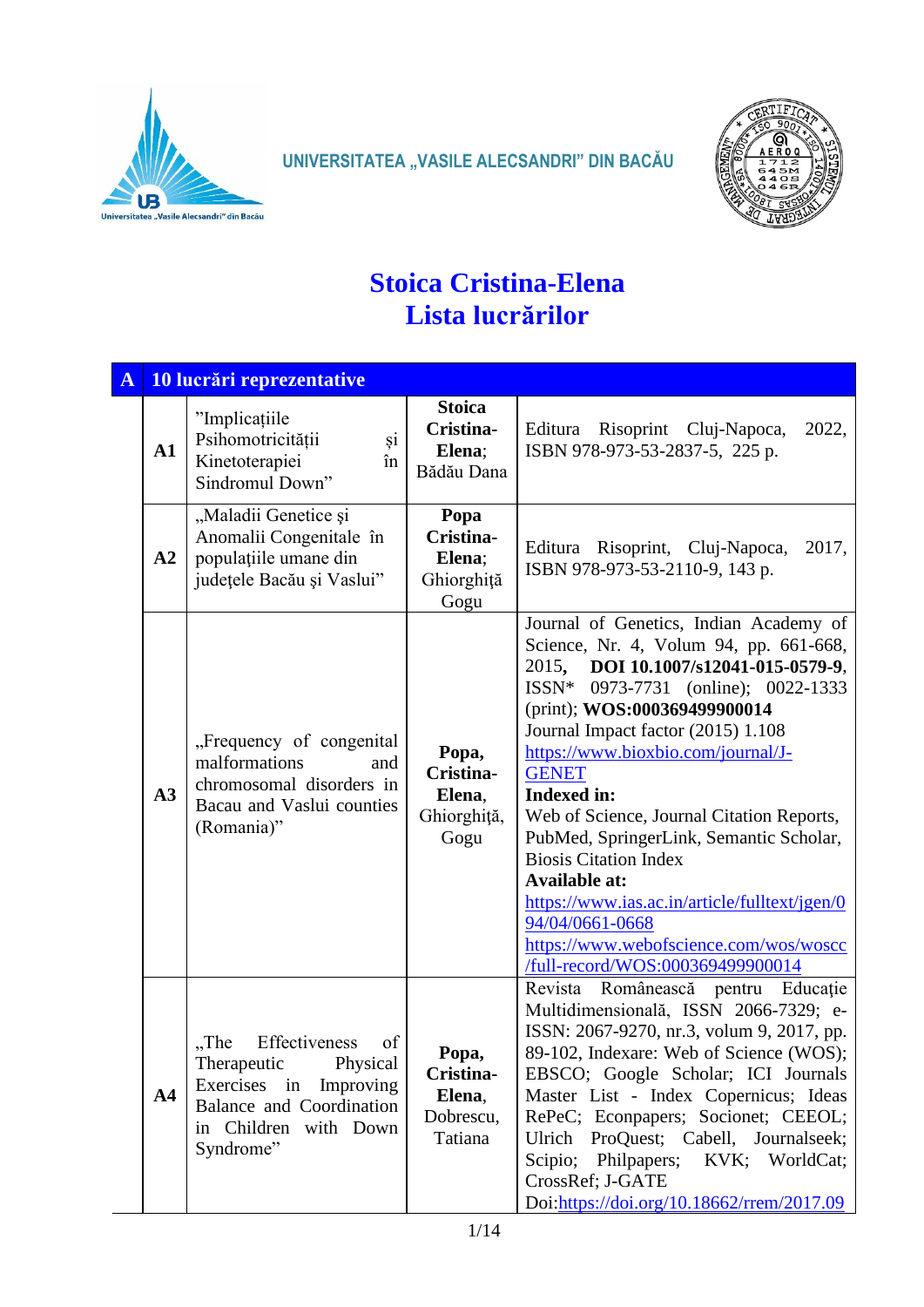|                |                          |              | 03.06;<br>WOS:000418338300006                         |
|----------------|--------------------------|--------------|-------------------------------------------------------|
|                |                          |              | <b>Indexed in:</b>                                    |
|                |                          |              | Citation<br>Index                                     |
|                |                          |              | Emerging<br>Sources                                   |
|                |                          |              | (ESCI);<br>EBSCO;<br>Google<br>$ERIH+;$               |
|                |                          |              | Scholar;<br>Index<br>Copernicus;<br>Ideas             |
|                |                          |              | RePeC; Econpapers; Socionet;                          |
|                |                          |              | CEEOL; Ulrich ProQuest;<br>Cabell,                    |
|                |                          |              | Journalseek;<br>Scipio;<br>Philpapers;                |
|                |                          |              | SHERPA/RoMEO<br>repositories;                         |
|                |                          |              | KVK; WorldCat;                                        |
|                |                          |              | <b>Available at:</b>                                  |
|                |                          |              | https://lumenpublishing.com/journals/inde             |
|                |                          |              | x.php/rrem/article/view/171/pdf                       |
|                |                          |              | https://www.webofscience.com/wos/woscc                |
|                |                          |              | /full-record/WOS:000418338300006                      |
|                | "Improving the symptoms" |              | Procedia Social and Behavioral Sciences               |
|                | of<br>compensating       |              | (ISI Web of Science, Proceedings), ISSN:              |
|                | hyperlordosis in female  |              | 1877-0428, 3rd International Congress of              |
|                | gymnasts through the use |              | Physical<br>Education,<br><b>Sports</b><br>and        |
|                | of postural reeducation  |              | Kinetotherapy (ICSPEK) Nat Univ Phys                  |
|                | programs"                |              | Educ & Sport, Bucharest, Romania jun                  |
|                |                          |              | 14-15, 2013, ISSN 1877-0428, volum                    |
|                |                          |              | 117, pp. 603-609, Published<br>2014                   |
|                |                          |              | https://doi.org/10.1016/j.sbspro.2014.02.2            |
|                |                          | Popa,        | 69 WOS:000335831300100                                |
|                |                          |              |                                                       |
|                |                          | Cristina-    | <b>Indexed in:</b>                                    |
| A <sub>5</sub> |                          | Elena,       | Web of Science, Captures, Readers,                    |
|                |                          | Dobrescu,    | Mendeley, Exports-Saves, EBSCO                        |
|                |                          | Tatiana      | <b>Available at:</b>                                  |
|                |                          |              | https://reader.elsevier.com/reader/sd/pii/S1          |
|                |                          |              | 877042814017996?token=A50DA4A2E94                     |
|                |                          |              | 9FED0861AA1595D209A43CD9E3D457                        |
|                |                          |              | 4FA6781E8BB062E3E31B0DCA0EBA02                        |
|                |                          |              | 039CCC98AD2CD872481D85A23&origi                       |
|                |                          |              | nRegion=eu-west-                                      |
|                |                          |              | 1&originCreation=20220605191606                       |
|                |                          |              | https://www.webofscience.com/wos/woscc                |
|                |                          |              | /full-record/WOS:000335831300100                      |
|                | "Masaj și tehnici        | Mârza-       | Curs pentru studii de licență KMS IF și               |
|                | complementare"           | Dănilă       | <b>IFR</b>                                            |
|                |                          | Doina,       | Editura Alma Mater, Bacău, 2015, ISBN                 |
|                |                          | Popa         | 978-606-527-453-2, 185 pagini                         |
|                |                          | Cristina-    | Autori:                                               |
|                |                          | <b>Elena</b> | https://drive.google.com/file/d/1QfJHwBn              |
| A6             |                          |              | Yblay_AxXXAhoFU534N2o9qWD/view?                       |
|                |                          |              | usp=sharing                                           |
|                |                          |              | https://aleph.bibnat.ro/F/58QBD6RF5ED4                |
|                |                          |              | T7ANXI1TLVL5DVTPHQT4DQB9DEF                           |
|                |                          |              | G84PFVRHXQ8-11384?func=full-set-                      |
|                |                          |              | set&set_number=038370&set_entry=0000<br>05&format=999 |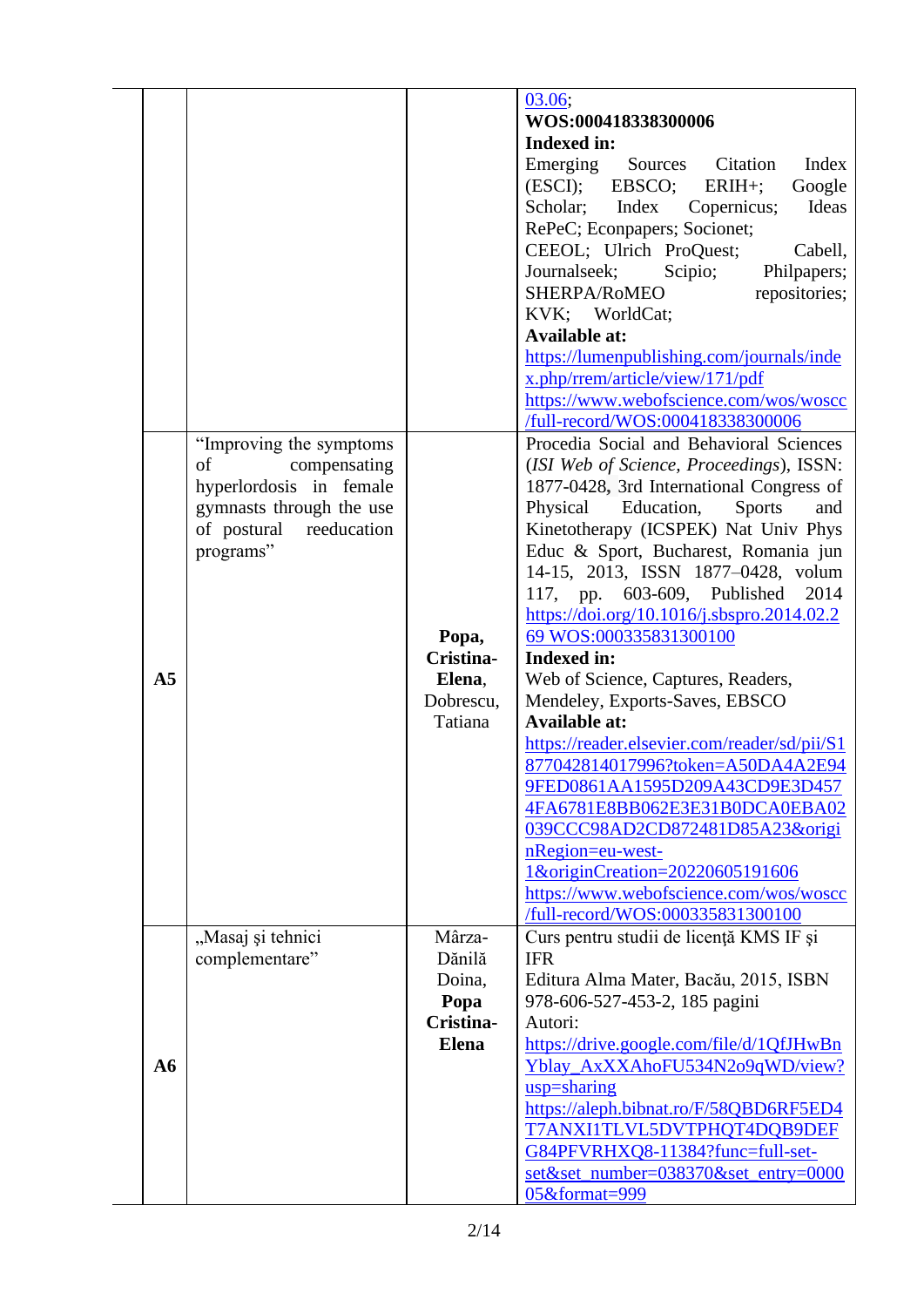|    | Effectiveness<br>of<br>$,$ The | Popa,        | Gymnasium, Journal of Education, Sports                                       |
|----|--------------------------------|--------------|-------------------------------------------------------------------------------|
|    | Proprioceptive                 | Cristina-    | and Health, vol.XVIII, Issue 1, 2017, pp.                                     |
|    | Neuromuscular                  | <b>Elena</b> | 19-43; ISSN 2284-7324; 2344-5645                                              |
|    |                                |              |                                                                               |
|    | Facilitation in Regards to     |              | (online);                                                                     |
|    | the Improvement of Motor       |              | doi: https://doi.org/10.29081/gsjesh.2017.1                                   |
|    | Control in Lower Limbs,        |              | 8.1.13                                                                        |
|    | Post-Immobilization"           |              | <b>Indexed in:</b>                                                            |
|    |                                |              | CrossRef, Index Copernicus,<br>J-Gate,                                        |
|    |                                |              |                                                                               |
|    |                                |              | DOAJ, Ulrich's, EBSCO SPORT Discus                                            |
|    |                                |              | with Full Text, ProQuest, Scipio, ErihPlus,                                   |
|    |                                |              | Google Scholar, WorldCat,                                                     |
|    |                                |              | <b>Available at:</b>                                                          |
|    |                                |              | <https: gymnasium.ub.ro="" index.php="" journ<="" td=""></https:>             |
|    |                                |              | al/article/view/16                                                            |
| A7 |                                |              |                                                                               |
|    |                                |              | https://www.proquest.com/docview/19300                                        |
|    |                                |              | 66762/D39B2D00E1224235PQ/63                                                   |
|    |                                |              | .https://essentials.ebsco.com/search/eds/de                                   |
|    |                                |              | tails/the-effectiveness-of-proprioceptive-                                    |
|    |                                |              | neuromuscular-facilitation-in-regards-to-                                     |
|    |                                |              |                                                                               |
|    |                                |              | the-improvement-                                                              |
|    |                                |              | of?query=The%20Effectiveness%20of%2                                           |
|    |                                |              | 0Proprioceptive%20Neuromuscular%20Fa                                          |
|    |                                |              | cilitation%20in%20Regards%20to%20the                                          |
|    |                                |              | %20Improvement%20of%20Motor%20Co                                              |
|    |                                |              |                                                                               |
|    |                                |              | ntrol%20in%20Lower%20Limbs%2C%20                                              |
|    |                                |              | Post-                                                                         |
|    |                                |              | Immobilization&requestCount=0&db=owf                                          |
|    |                                |              | &an=124588058                                                                 |
|    |                                |              |                                                                               |
|    |                                |              |                                                                               |
|    | "The<br>effectiveness<br>of    | Popa,        | Journal of Physical Education and Sport ®                                     |
|    | and<br>muscle<br>massage       | Cristina-    | (JPES) 17 Supplement issue 5, Art 253,                                        |
|    | techniques<br>energy<br>in     | Elena,       | pp. 2325 - 2328, 2017 online ISSN: 2247 -                                     |
|    | the myofascial<br>treating     | Dobrescu,    | 806X; p-ISSN: 2247 - 8051, DOI:                                               |
|    | syndrome in the back"          | Tatiana      | https://doi.org/10.7752/jpes.2017.s5253                                       |
|    |                                |              | <b>Indexed in:</b>                                                            |
|    |                                |              |                                                                               |
|    |                                |              | CrossRef,<br>Scopus Elsevier,<br><b>EBSCO</b>                                 |
|    |                                |              | SPORT Discus with Full Text, ProQuest,                                        |
|    |                                |              | DOAJ, Open- J-Gate, Excellence in                                             |
|    |                                |              | Research for Australia ERA, Erih Plus                                         |
|    |                                |              | NSH.                                                                          |
|    |                                |              | <b>Available at:</b>                                                          |
| A8 |                                |              |                                                                               |
|    |                                |              | https://efsupit.ro/images/stories/5Novembe                                    |
|    |                                |              | r2017/Art%20253.pdf                                                           |
|    |                                |              | https://www.proquest.com/docview/19856                                        |
|    |                                |              | 06043/D39B2D00E1224235PQ/41                                                   |
|    |                                |              | https://web.s.ebscohost.com/abstract?direc                                    |
|    |                                |              |                                                                               |
|    |                                |              | t=true&profile=ehost&scope=site&authty                                        |
|    |                                |              | $pe=crawler \& jrnl = 22478051 \& AN = 127653$                                |
|    |                                |              | 631&h=b1RuZF4UJSrBgCe9osj8hYOFkT                                              |
|    |                                |              | 0jAUlUQMuCBii9urHJTnvXnqZdIyzX8F                                              |
|    |                                |              | T85jbRANKIf7o3prlljVqHtIgZlQ%3d%3                                             |
|    |                                |              |                                                                               |
|    |                                |              | d&crl=c&resultNs=AdminWebAuth&resu<br>ltLocal=ErrCrlNotAuth&crlhashurl=login. |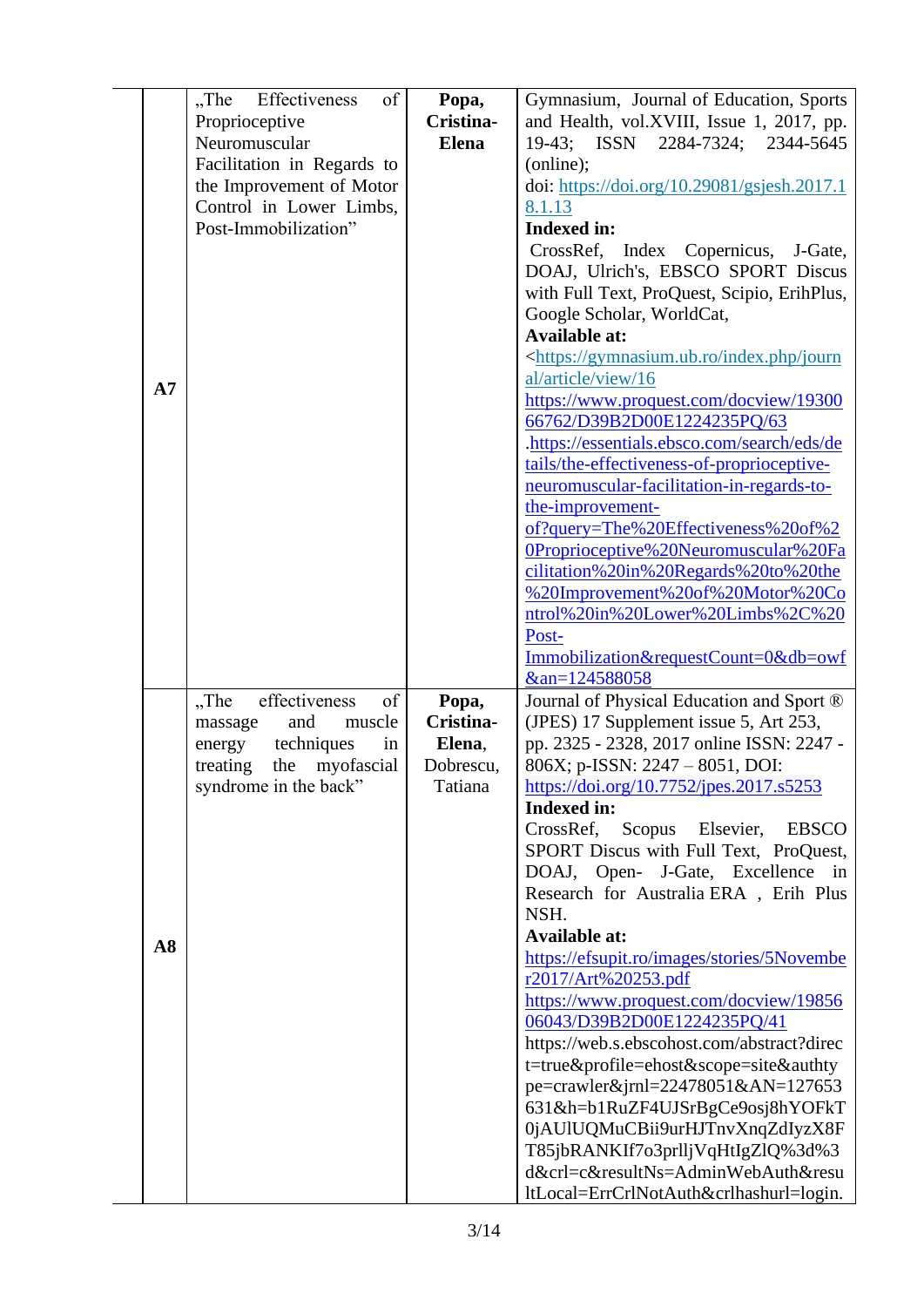|             |                                |                    | aspx%3fdirect%3dtrue%26profile%3deho                                           |
|-------------|--------------------------------|--------------------|--------------------------------------------------------------------------------|
|             |                                |                    | st%26scope%3dsite%26authtype%3dcraw                                            |
|             |                                |                    | ler%26jrnl%3d22478051%26AN%3d1276                                              |
|             |                                |                    | 53631                                                                          |
|             | Effectiveness<br>of<br>$,$ The | Popa,              | Gymnasium, Journal of Education, Sports                                        |
|             | Physical Therapy Methods       | Cristina-          | and Health, Issue 2, vol.XVIII, 2017, pp.                                      |
|             | and<br>Techniques<br>in        | <b>Elena</b>       | 19-42, ISSN 2284-7324; 2344-5645                                               |
|             | Post-<br>Treating              |                    | (online);                                                                      |
|             | Immobilization<br>Ankle        |                    | doi: https://doi.org/10.29081/gsjesh.2017.1                                    |
|             | Sprains"                       |                    | 8.2.02.                                                                        |
|             |                                |                    | <b>Indexed in:</b>                                                             |
|             |                                |                    | CrossRef, Index Copernicus, J-Gate,                                            |
|             |                                |                    | DOAJ, Ulrich's, EBSCO SPORT Discus                                             |
|             |                                |                    | with Full Text, ProQuest, Scipio, ErihPlus,                                    |
|             |                                |                    | Google Scholar, WorldCat,                                                      |
|             |                                |                    | <b>Available at:</b>                                                           |
|             |                                |                    | https://gymnasium.ub.ro/index.php/journal                                      |
|             |                                |                    | /article/view/321                                                              |
| A9          |                                |                    | https://www.proquest.com/docview/19873                                         |
|             |                                |                    | 59797/D39B2D00E1224235PQ/51                                                    |
|             |                                |                    | https://essentials.ebsco.com/search/eds/det                                    |
|             |                                |                    |                                                                                |
|             |                                |                    | ails/the-effectiveness-of-physical-therapy-                                    |
|             |                                |                    | methods-and-techniques-in-treating-post-                                       |
|             |                                |                    | immobilization-                                                                |
|             |                                |                    | ankle?query=The%20Effectiveness%20of                                           |
|             |                                |                    | %20Proprioceptive%20Neuromuscular%2                                            |
|             |                                |                    | 0Facilitation%20in%20Regards%20to%20                                           |
|             |                                |                    | the%20Improvement%20of%20Motor%20                                              |
|             |                                |                    | Control%20in%20Lower%20Limbs%2C                                                |
|             |                                |                    | $%20Post-$                                                                     |
|             |                                |                    | Immobilization&requestCount=0&db=owf                                           |
|             |                                |                    | &an=127240768                                                                  |
|             | "Study<br>regarding<br>the     | Popa,<br>Cristina- | Sport<br>and<br>Society.<br>Interdisciplinary                                  |
|             | effectiveness of muscle        |                    | Journal of Physical Education and Sport,                                       |
|             | techniques<br>energy<br>in     | <b>Elena</b>       | Volum 14, Special Issue, 2014, pp.61-71,                                       |
|             | treating cervicalgias"         |                    | ISSN 1877-0428;<br><b>Indexed in:</b>                                          |
|             |                                |                    | EBSCO SPORT Discus with Full Text,                                             |
|             |                                |                    | Academic Journals Database, Consiliul                                          |
|             |                                |                    | Național pentru Cercetare Științifică din                                      |
|             |                                |                    | Romania (2011): B+, ULRICHSWEB,                                                |
|             |                                |                    |                                                                                |
| ${\bf A10}$ |                                |                    | DOAJ, ERIH PLUS                                                                |
|             |                                |                    | <b>Available at:</b>                                                           |
|             |                                |                    | https://www.sportsisocietate.ro/articol/237                                    |
|             |                                |                    | https://essentials.ebsco.com/search/eds/det                                    |
|             |                                |                    | ails/study-regarding-the-effectiveness-of-                                     |
|             |                                |                    | muscle-energy-techniques-in-treating-<br>cervicalgias?query=Popa%20Cristina%20 |
|             |                                |                    | Elena&db=edsdoj&an=edsdoj.099681ac02                                           |
|             |                                |                    | 2e4406a487c15b1f8510d3                                                         |
|             |                                |                    | https://doaj.org/article/099681ac022e4406                                      |
|             |                                |                    | a487c15b1f8510d3                                                               |
|             |                                |                    |                                                                                |

L,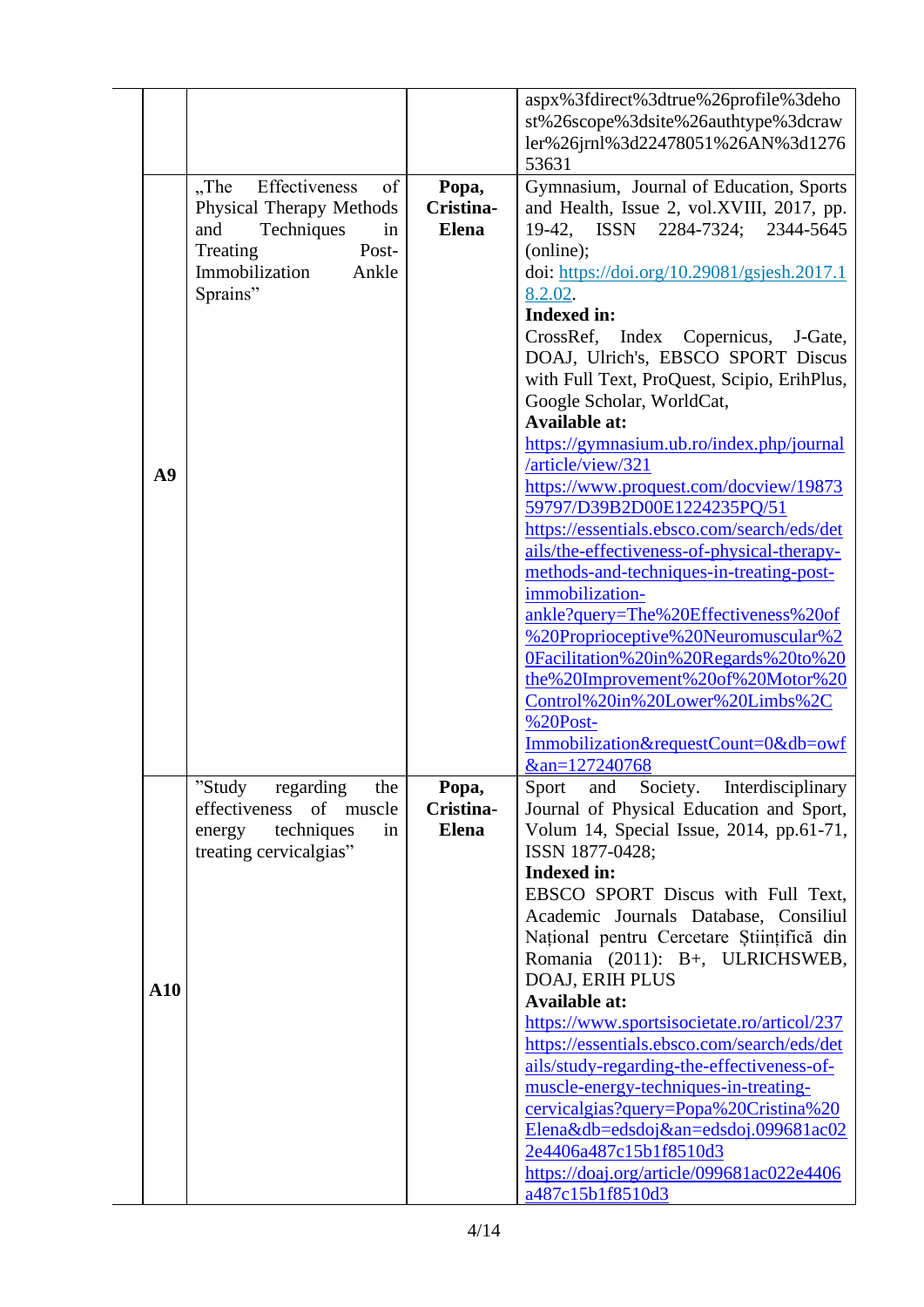| $\mathbf{B}$ |                | <b>Teza de doctorat</b>                                                                                                                                                                 |                                                                 |                                                                                                                                                                                                                                                                                                                                                          |
|--------------|----------------|-----------------------------------------------------------------------------------------------------------------------------------------------------------------------------------------|-----------------------------------------------------------------|----------------------------------------------------------------------------------------------------------------------------------------------------------------------------------------------------------------------------------------------------------------------------------------------------------------------------------------------------------|
|              | B1             | kinetoterapeutice în ameliorarea unora din manifestările lor"<br>(susținută la Universitatea "Al. I. Cuza" Iași                                                                         |                                                                 | Titlul tezei "Incidența unor maladii genetice și malformații congenitale în<br>populațiile umane din județele Bacău și Vaslui. Utilizarea metodelor<br>Facultatea de Biologie, coordonator prof. univ. dr. Ghiorghiță Gogu, confirmată prin<br>Ordinul Ministrului Educației și Cercetării Naționale nr. 4643 din 30.07.2015)                            |
| $\mathbf C$  |                | Brevete de invenție și alte titluri de propietate industrială                                                                                                                           |                                                                 |                                                                                                                                                                                                                                                                                                                                                          |
|              | C1             |                                                                                                                                                                                         |                                                                 |                                                                                                                                                                                                                                                                                                                                                          |
| D            |                | Cărți și capitole în cărți                                                                                                                                                              |                                                                 |                                                                                                                                                                                                                                                                                                                                                          |
|              | D1             | "Implicațiile<br>psihomotricității<br>şi<br>kinetoterapiei în sindromul<br>Down"                                                                                                        | <b>Stoica</b><br>Cristina-<br>Elena;<br>Bădău Dana              | Editura Risoprint Cluj-Napoca,<br>2022,<br>ISBN 978-973-53-2837-5, 225 p.                                                                                                                                                                                                                                                                                |
|              | D2             | şi<br>"Maladii<br>genetice<br>anomalii congenitale<br>în<br>populațiile<br>umane<br>din<br>județele Bacău și Vaslui"                                                                    | Popa<br>Cristina-<br>Elena;<br>Ghiorghiță<br>Gogu               | 2017,<br>Editura Risoprint, Cluj-Napoca,<br>ISBN 978-973-53-2110-9, 143 p.                                                                                                                                                                                                                                                                               |
|              | D3             | tehnici<br>"Masaj<br>$\overline{si}$<br>complementare"                                                                                                                                  | Mârza-<br>Dănilă<br>Doina,<br>Popa<br>Cristina-<br><b>Elena</b> | Curs pentru studii de licență KMS IF și<br>Editura Alma Mater, Bacău, 2015,<br>IFR.<br>ISBN 978-606-527-453-2, 185 pagini                                                                                                                                                                                                                                |
|              | D <sub>4</sub> | "Studiu<br>comparativ<br>privind incidența unor boli<br>ereditare și malformații<br>congenitale pe aparate și<br>sisteme din județele Bacău<br>Vaslui, în perioada<br>şi<br>2006-2009", | Popa<br>Cristina-<br><b>Elena</b>                               | Volumul Conferinței Naționale: "Abordări<br>interdisciplinare în cercetarea științifică<br>focalizate pe excelență în Educație Fizică<br>și Sport", Universitatea de Medicină și<br>Farmacie "Carol Davila" din București,<br>Editura Printech, București, 2011, p.321-<br>332, ISBN 978-606-521-760-7                                                   |
|              | D <sub>5</sub> | "The contribution of the<br>reflex massage<br>the<br>in<br>confined<br>women's<br>recovery"                                                                                             | Chelmuş<br>Cristina-<br>Elena,<br>Mârza<br>Dănilă<br>Doina      | "Innovation and creation in the field of<br>physical<br>activity,<br>sources<br>of<br>human<br>performance", Editura Zigotto,<br>Galați,<br>2009, ISBN 978-973-1724-95-9, p.423-<br>427, International Scientific Conference<br>"Innovation and creation in the field of<br>activity,<br>physical<br>sources of<br>human<br>performance", 29-30 mai 2009 |
|              | D <sub>6</sub> | "Ascertainment study on<br>the importance of<br>the<br>kinesitherapeutical<br>intervention<br>in<br>patiens<br>with lumbar disk hernia<br>operations"                                   | Chelmuş<br>Cristina-<br><b>Elena</b>                            | Editura Zigotto, Galați, 2009, ISBN 978-<br>973-1724-95-9, p. 427-431, International<br>Scientific Conference "Innovation and<br>creation in the field of physical activity,<br>sources of human performance", 29-30<br>mai 2009                                                                                                                         |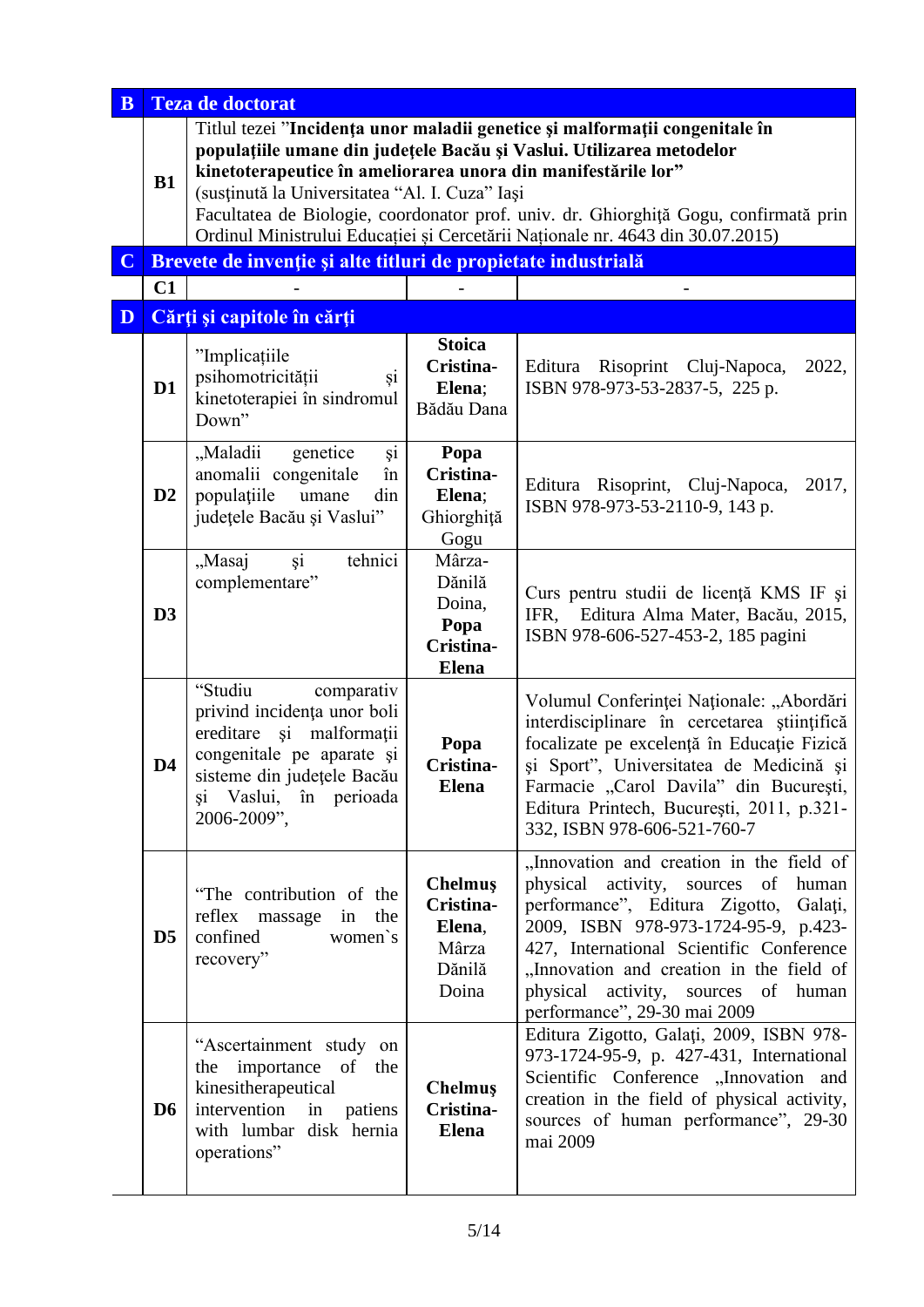| E | Articole/studii în extenso, publicate în reviste din fluxul științific internațional |                                                                                                                         |                                                                  |                                                                                                                                                                                                                                                                                                                                                                                                                                                                                                                                                                                                                                                                                                                          |
|---|--------------------------------------------------------------------------------------|-------------------------------------------------------------------------------------------------------------------------|------------------------------------------------------------------|--------------------------------------------------------------------------------------------------------------------------------------------------------------------------------------------------------------------------------------------------------------------------------------------------------------------------------------------------------------------------------------------------------------------------------------------------------------------------------------------------------------------------------------------------------------------------------------------------------------------------------------------------------------------------------------------------------------------------|
|   |                                                                                      | principal                                                                                                               |                                                                  |                                                                                                                                                                                                                                                                                                                                                                                                                                                                                                                                                                                                                                                                                                                          |
|   | E1                                                                                   | "Frequency of congenital<br>malformations<br>and<br>chromosomal disorders in<br>Bacau and Vaslui counties<br>(Romania)" | Popa,<br>Cristina-<br>Elena,<br>Ghiorghiță,<br>Gogu              | Journal of Genetics, Indian Academy of<br>Science, Nr. 4, Volum 94, pp. 661-668,<br>2015, DOI 10.1007/s12041-015-0579-9,<br>ISSN* 0973-7731 (online); 0022-1333<br>(print); WOS:000369499900014<br>Journal Impact factor (2015) 1.108<br>https://www.bioxbio.com/journal/J-<br><b>GENET</b><br><b>Indexed in:</b><br>Web of Science, Journal Citation Reports,<br>PubMed, SpringerLink, Semantic Scholar,<br><b>Biosis Citation Index, ProQuest</b><br><b>Available at:</b><br>https://www.ias.ac.in/article/fulltext/jgen/0<br>94/04/0661-0668<br>https://www.webofscience.com/wos/woscc                                                                                                                                |
|   | E2                                                                                   | "The Effectiveness of<br>Physical Therapy in<br><b>Improving Muscle</b><br>Strength in Children with<br>Down Syndrome"  | Stoica,<br>Cristina-<br><b>Elena</b>                             | /full-record/WOS:000369499900014<br>Gymnasium, Journal of Education, Sports<br>and Health, v. XXII, n. 1, p. 61-83, july<br>2021. ISSN 2344-5645. Available at:<br>doi: https://doi.org/10.29081/gsjesh.2021.2<br>2.1.05.<br><b>Indexed in:</b><br>CrossRef, Index Copernicus, J-Gate,<br>DOAJ, Ulrich's, EBSCO SPORT Discus<br>with Full Text, ProQuest, Scipio, ErihPlus,<br>Google Scholar, WorldCat<br><b>Available at:</b><br>https://gymnasium.ub.ro/index.php/journal<br>/article/view/649/823                                                                                                                                                                                                                    |
|   | E <sub>3</sub>                                                                       | "The<br>importance<br>of<br>strengthening<br>in<br>muscle<br>treating<br>disc<br>caused<br>lumbalgias"                  | Lupu<br>Gabriel<br>Stănică,<br>Popa<br>Cristina-<br><b>Elena</b> | Ovidius<br>University<br>Annals,<br>Series<br>Physical Education and Sport / SCIENCE,<br>MOVEMENT AND<br><b>HEALTH</b><br>Vol.<br>XVIII, ISSUE 2 Supplement,<br>2018,<br>Romania, Science, Movement and Health,<br>Vol. XVIII, ISSUE 2 Supplement, 2018<br>September 2018, 18 (2 supplement): 313 –<br>318<br><b>Indexed in:</b><br>Ebsco, SPORTDiscus, INDEX<br><b>COPERNICUS JOURNAL MASTER</b><br>LIST, DOAJ DIRECTORY OF OPEN<br><b>ACCES JOURNALS, Caby, Gale Cengage</b><br>Learning, Cabell's Directorie<br><b>Available at:</b><br>https://www.analefefs.ro/en/anale-<br>fefs/2018/i2supliment/autori/LUPU_GABR<br>IEL_STANICA_POPA_CRISTINA-<br><b>ELENA.PDF</b><br>https://essentials.ebsco.com/search/eds/det |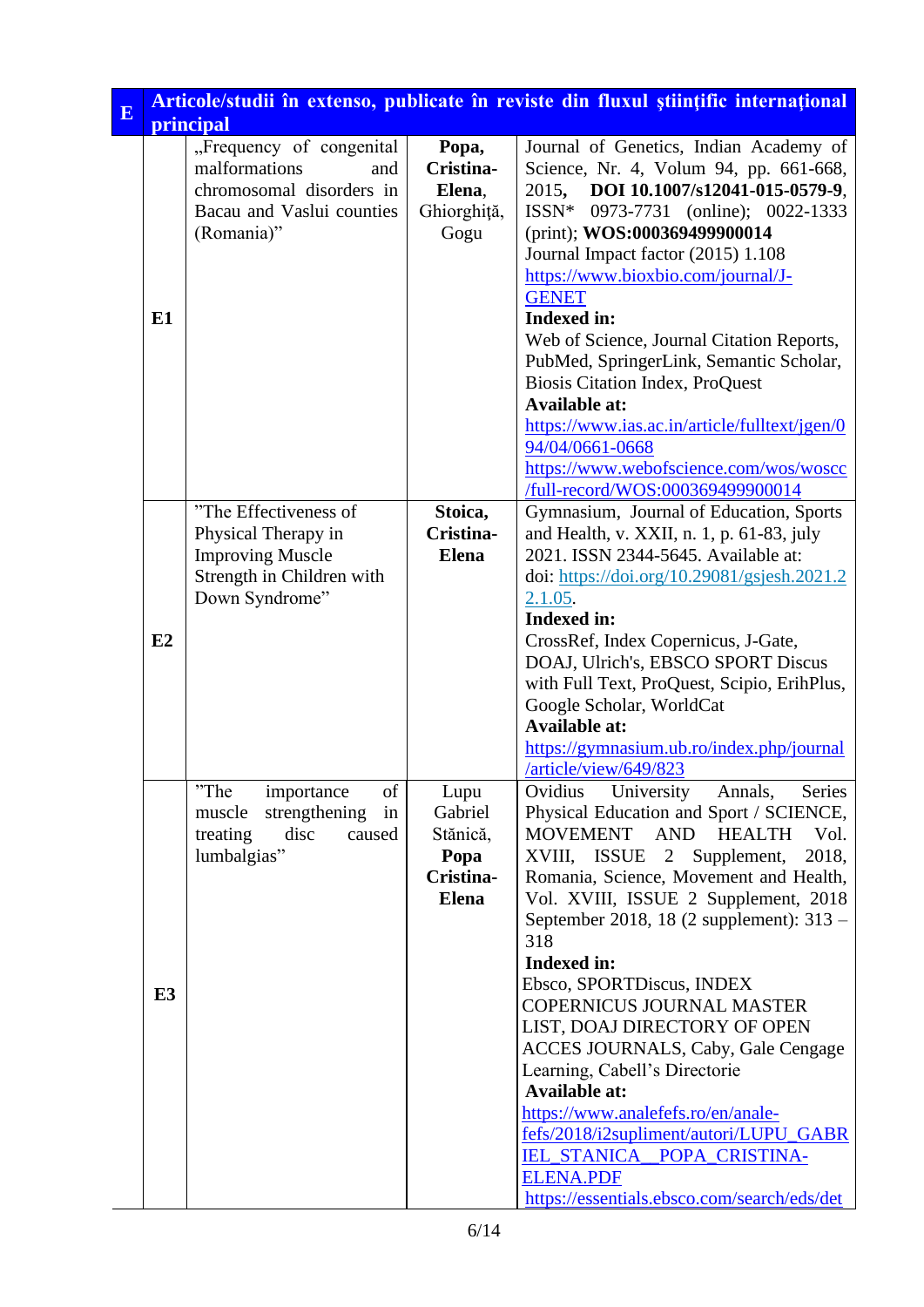|                |                                                                                                                                                                                |                                    | ails/the-importance-of-muscle-<br>strengthening-in-treating-disc-caused-<br>lumbalgias?query=The%20importance%2<br>Oof%20muscle%20strengthening%20in%2<br>Otreating%20disc%20caused%20lumbalgi<br>as&requestCount=2&db=edb&an=133571<br>272<br>https://go.gale.com/ps/i.do?id=GALE%7C<br>$A570057890\&$ sid=googleScholar $&$ v=2.1<br>⁢=r&linkaccess=abs&issn=2285777X&<br>p=AONE&sw=w&userGroupName=anon<br>%7E442ef16c                                                                                                                                                                                                                                                                                                                                                                                                                                                                                                                                                               |
|----------------|--------------------------------------------------------------------------------------------------------------------------------------------------------------------------------|------------------------------------|-----------------------------------------------------------------------------------------------------------------------------------------------------------------------------------------------------------------------------------------------------------------------------------------------------------------------------------------------------------------------------------------------------------------------------------------------------------------------------------------------------------------------------------------------------------------------------------------------------------------------------------------------------------------------------------------------------------------------------------------------------------------------------------------------------------------------------------------------------------------------------------------------------------------------------------------------------------------------------------------|
| E4             | $,$ The<br>Effectiveness<br>of<br>Proprioceptive<br>Neuromuscular<br>Facilitation in Regards to<br>the Improvement of Motor<br>Control in Lower Limbs,<br>Post-Immobilization" | Popa,<br>Cristina-<br><b>Elena</b> | Gymnasium, Journal of Education, Sports<br>and Health, vol.XVIII, Issue 1, 2017, pp.<br>19-43; ISSN 2284-7324;<br>2344-5645<br>(online);<br>doi: https://doi.org/10.29081/gsjesh.2017.1<br>8.1.13<br><b>Indexed in:</b><br>CrossRef, Index Copernicus,<br>J-Gate,<br>DOAJ, Ulrich's, EBSCO SPORT Discus<br>with Full Text, ProQuest, Scipio, ErihPlus,<br>Google Scholar, WorldCat,<br><b>Available at:</b><br>https://gymnasium.ub.ro/index.php/journal<br>/article/view/16/13<br>https://www.proquest.com/docview/19300<br>66762/D39B2D00E1224235PQ/63<br>.https://essentials.ebsco.com/search/eds/de<br>tails/the-effectiveness-of-proprioceptive-<br>neuromuscular-facilitation-in-regards-to-<br>the-improvement-<br>of?query=The%20Effectiveness%20of%2<br>OProprioceptive%20Neuromuscular%20Fa<br>cilitation%20in%20Regards%20to%20the<br>%20Improvement%20of%20Motor%20Co<br>ntrol%20in%20Lower%20Limbs%2C%20<br>Post-<br>Immobilization&requestCount=0&db=owf<br>&an=124588058 |
| E <sub>5</sub> | Effectiveness<br>$,$ The<br>of<br><b>Physical Therapy Methods</b><br>and<br>Techniques<br>in<br>Treating<br>Post-<br>Immobilization<br>Ankle<br>Sprains"                       | Popa,<br>Cristina-<br><b>Elena</b> | Gymnasium, Journal of Education, Sports<br>and Health, Issue 2, vol.XVIII, 2017, pp.<br>19-42, ISSN 2284-7324;<br>2344-5645<br>(online);<br>doi: https://doi.org/10.29081/gsjesh.2017.1<br>8.2.02.<br><b>Indexed in:</b><br>CrossRef, Index<br>Copernicus,<br>J-Gate,<br>DOAJ, Ulrich's, EBSCO SPORT Discus<br>with Full Text, ProQuest, Scipio, ErihPlus,<br>Google Scholar, WorldCat,<br><b>Available at:</b>                                                                                                                                                                                                                                                                                                                                                                                                                                                                                                                                                                         |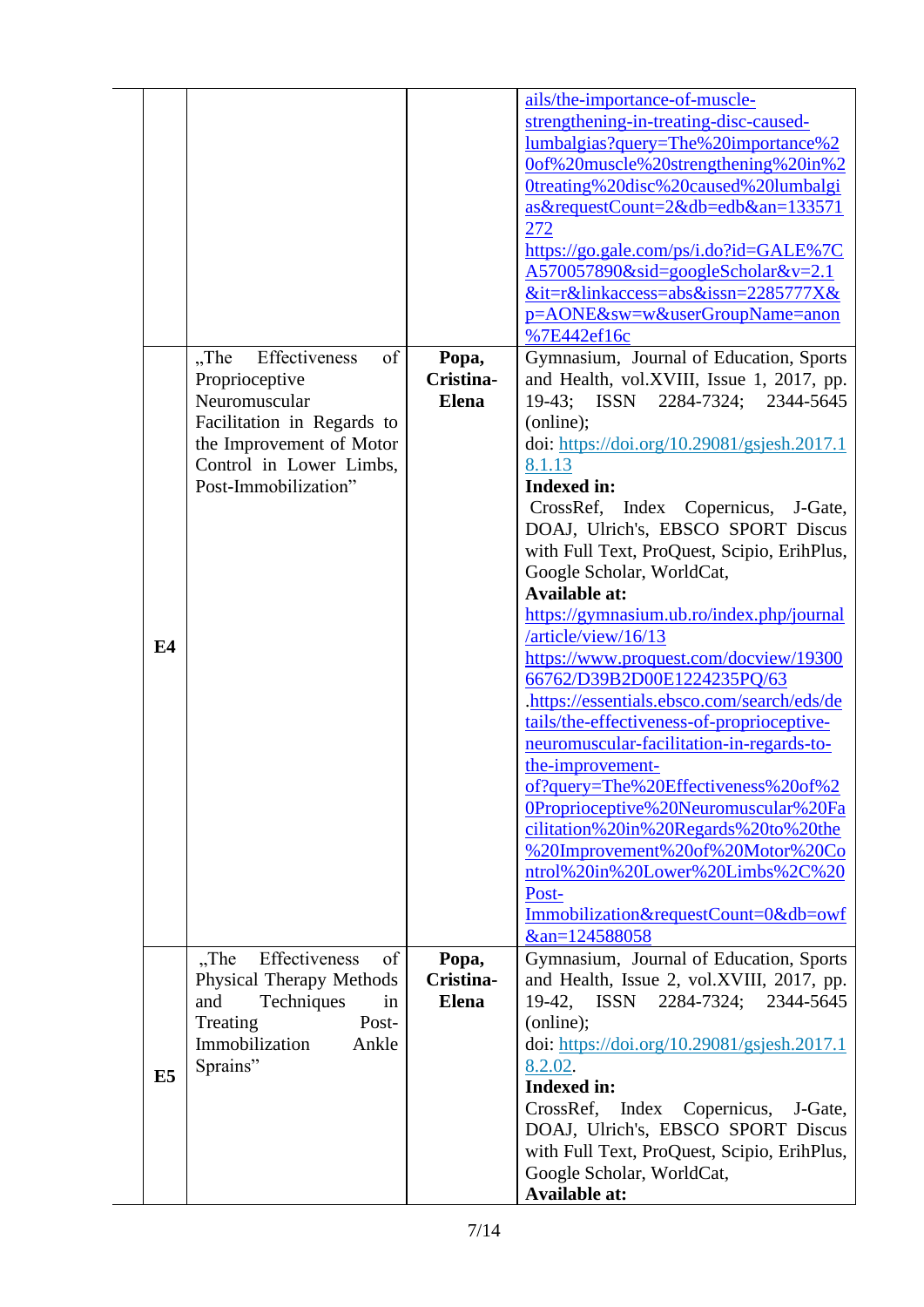|                |                             |           | https://gymnasium.ub.ro/index.php/journal        |
|----------------|-----------------------------|-----------|--------------------------------------------------|
|                |                             |           | /article/view/321/291                            |
|                |                             |           | https://www.proquest.com/docview/19873           |
|                |                             |           | 59797/D39B2D00E1224235PQ/51                      |
|                |                             |           | https://essentials.ebsco.com/search/eds/det      |
|                |                             |           | ails/the-effectiveness-of-physical-therapy-      |
|                |                             |           | methods-and-techniques-in-treating-post-         |
|                |                             |           | immobilization-                                  |
|                |                             |           |                                                  |
|                |                             |           | ankle?query=The%20Effectiveness%20of             |
|                |                             |           | %20Proprioceptive%20Neuromuscular%2              |
|                |                             |           | 0Facilitation%20in%20Regards%20to%20             |
|                |                             |           | the%20Improvement%20of%20Motor%20                |
|                |                             |           | Control%20in%20Lower%20Limbs%2C                  |
|                |                             |           | %20Post-                                         |
|                |                             |           | Immobilization&requestCount=0&db=owf             |
|                |                             |           | &an=127240768                                    |
|                | Effectiveness<br>"The<br>of | Popa,     | Revista Românească pentru Educație               |
|                | Therapeutic<br>Physical     | Cristina- | Multidimensională, ISSN 2066-7329; e-            |
|                | Exercises in Improving      | Elena,    | ISSN: 2067-9270, nr.3, volum 9, 2017, pp.        |
|                | Balance and Coordination    | Dobrescu, | 89-102, Indexare: Web of Science (WOS);          |
|                | in Children with Down       | Tatiana   | EBSCO; Google Scholar; ICI Journals              |
|                | Syndrome"                   |           | Master List - Index Copernicus; Ideas            |
|                |                             |           | RePeC; Econpapers; Socionet; CEEOL;              |
|                |                             |           | Ulrich ProQuest; Cabell, Journalseek;            |
|                |                             |           | Scipio; Philpapers; KVK; WorldCat;               |
|                |                             |           | CrossRef; J-GATE                                 |
|                |                             |           | Doi:                                             |
|                |                             |           |                                                  |
|                |                             |           | https://doi.org/10.18662/rrem/2017.0903.0        |
|                |                             |           | 6:                                               |
| E <sub>6</sub> |                             |           | WOS:000418338300006                              |
|                |                             |           | <b>Indexed in:</b>                               |
|                |                             |           | Emerging<br>Sources<br>Citation<br>Index         |
|                |                             |           | (ESCI);<br>EBSCO;<br>$ERIH+;$<br>Google          |
|                |                             |           | Index<br>Scholar;<br>Copernicus;<br>Ideas        |
|                |                             |           | RePeC; Econpapers; Socionet;                     |
|                |                             |           | CEEOL; Ulrich ProQuest;<br>Cabell,               |
|                |                             |           | Journalseek;<br>Scipio;<br>Philpapers;           |
|                |                             |           | SHERPA/RoMEO<br>repositories;                    |
|                |                             |           | KVK; WorldCat;                                   |
|                |                             |           | <b>Available at:</b>                             |
|                |                             |           | https://lumenpublishing.com/journals/inde        |
|                |                             |           | x.php/rrem/article/view/171/pdf                  |
|                |                             |           | https://www.webofscience.com/wos/woscc           |
|                |                             |           | /full-record/WOS:000418338300006                 |
|                | "The effectiveness of       | Popa,     | Journal of Physical Education and Sport ®        |
|                | massage and muscle          | Cristina- | (JPES) 17 Supplement issue 5, Art 253,           |
|                | energy techniques in        | Elena,    | pp. 2325 - 2328, 2017 online ISSN: 2247 -        |
|                | treating the myofascial     | Dobrescu, | 806X; p-ISSN: 2247 - 8051, DOI:                  |
| E7             | syndrome in the back"       | Tatiana   | https://doi.org/10.7752/jpes.2017.s5253          |
|                |                             |           | <b>Indexed in:</b>                               |
|                |                             |           | CrossRef,<br>Scopus<br>Elsevier,<br><b>EBSCO</b> |
|                |                             |           | SPORT Discus with Full Text, ProQuest,           |
|                |                             |           |                                                  |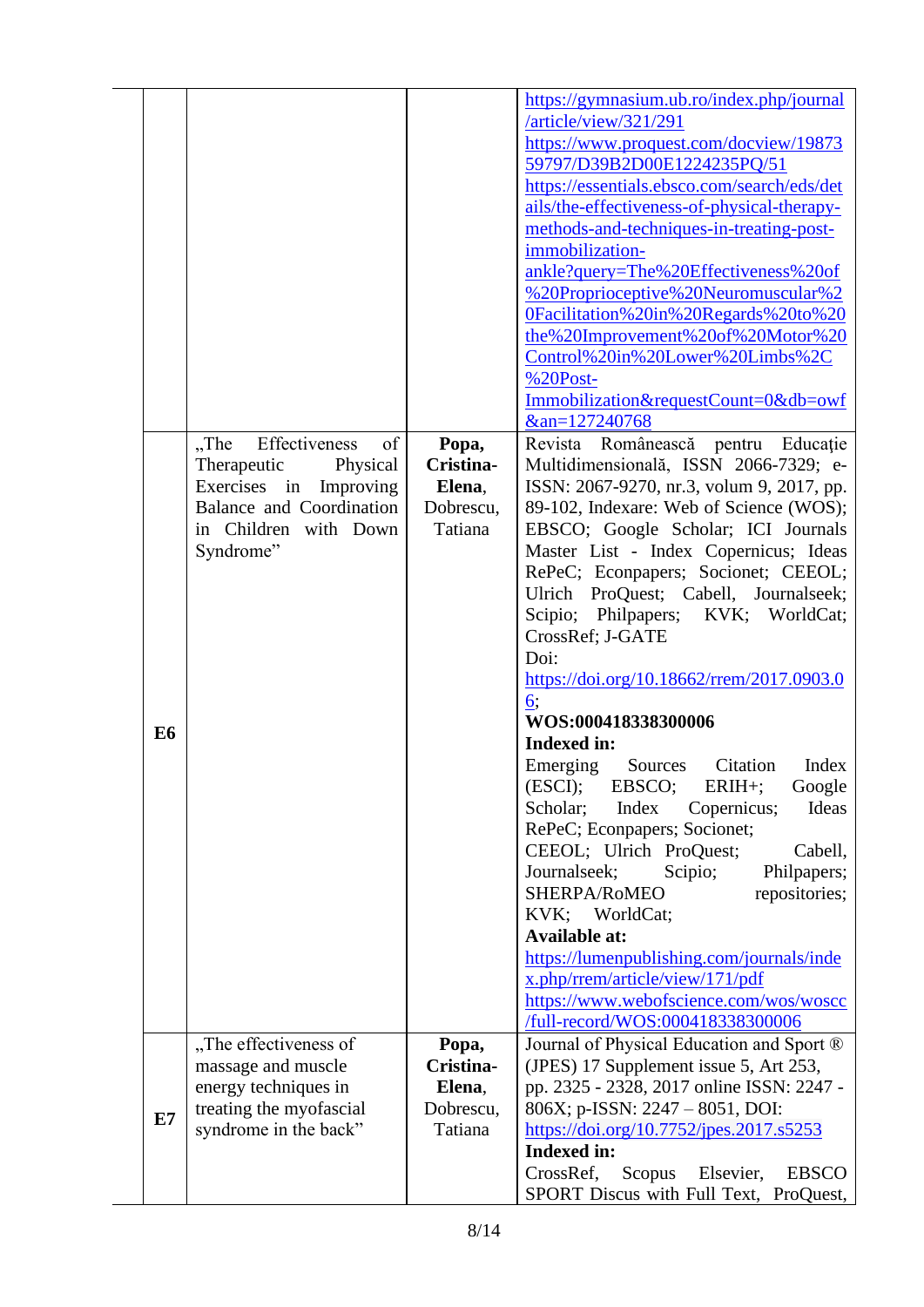|    |                                                                                                                                           |                                    | DOAJ, Open- J-Gate, Excellence in<br>Research for Australia ERA, Erih Plus<br>NSH.<br><b>Available at:</b><br>https://efsupit.ro/images/stories/5Novembe<br>r2017/Art%20253.pdf<br>https://www.proquest.com/docview/19856<br>06043/D39B2D00E1224235PQ/41<br>https://web.s.ebscohost.com/abstract?direc<br>t=true&profile=ehost&scope=site&authty<br>pe=crawler&jrnl=22478051&AN=127653<br>631&h=b1RuZF4UJSrBgCe9osj8hYOFkT<br>0jAUlUQMuCBii9urHJTnvXnqZdIyzX8F<br>T85jbRANKIf7o3prlljVqHtIgZlQ%3d%3<br>d&crl=c&resultNs=AdminWebAuth&resu<br>ltLocal=ErrCrlNotAuth&crlhashurl=login.<br>aspx%3fdirect%3dtrue%26profile%3deho<br>st%26scope%3dsite%26authtype%3dcraw<br>ler%26jrnl%3d22478051%26AN%3d1276<br>53631 |
|----|-------------------------------------------------------------------------------------------------------------------------------------------|------------------------------------|-------------------------------------------------------------------------------------------------------------------------------------------------------------------------------------------------------------------------------------------------------------------------------------------------------------------------------------------------------------------------------------------------------------------------------------------------------------------------------------------------------------------------------------------------------------------------------------------------------------------------------------------------------------------------------------------------------------------|
| E8 | Regarding<br>"Study<br>the<br>Effectiveness of physical<br>therapy in treating cervical<br>spondylosis"                                   | Popa,<br>Cristina-<br><b>Elena</b> | Gymnasium, Journal of Education, Sports<br>and Health, v. XVII, n. 2 (Supplement),<br>2016. ISSN 2344-5645.<br><b>Indexed in:</b><br>Index Copernicus, J-Gate, DOAJ, Ulrich's,<br>EBSCO SPORT Discus with Full Text,<br>ProQuest, Scipio,<br>ErihPlus,<br>Google<br>Scholar, WorldCat,<br><b>Available at:</b><br>https://gymnasium.ub.ro/index.php/journal<br>/article/view/35/31<br>https://www.proquest.com/docview/18804<br>51450/D39B2D00E1224235PQ/24<br>https://essentials.ebsco.com/search/eds/det<br>ails/study-regarding-the-effectiveness-of-<br>physical-therapy-in-treating-cervical-<br>spondylosis?query=Popa%20Cristina%20<br>Elena&db=owf&an= $121907050$                                        |
| E9 | Effectiveness<br>of<br>$,$ The<br>Proprioceptive<br>Neuromuscular<br>Facilitation Techniques in<br>Treating Brachial Plexus<br>Paralysis" | Popa,<br>Cristina-<br><b>Elena</b> | Studia Universitatis "Vasile Goldiș", Seria<br>Educație Fizică și Kinetoterapie, vol.5,<br>no.2(10), pp.5-16, 2016, ISSN 2284-7324<br><b>Indexed in:</b><br>EBSCO Publishing, ProQuest,<br>Index<br>Copernicus International, Scipio<br><b>Available at:</b><br>https://publicatii.uvvg.ro/index.php/seriaef<br>kt/article/view/497<br>https://drive.google.com/file/d/1Olyg8_kzJ<br>OHvDgj-Q2N1d-<br>fDiIsjBGoE/view?usp=sharing<br>https://www.proquest.com/docview/18641                                                                                                                                                                                                                                       |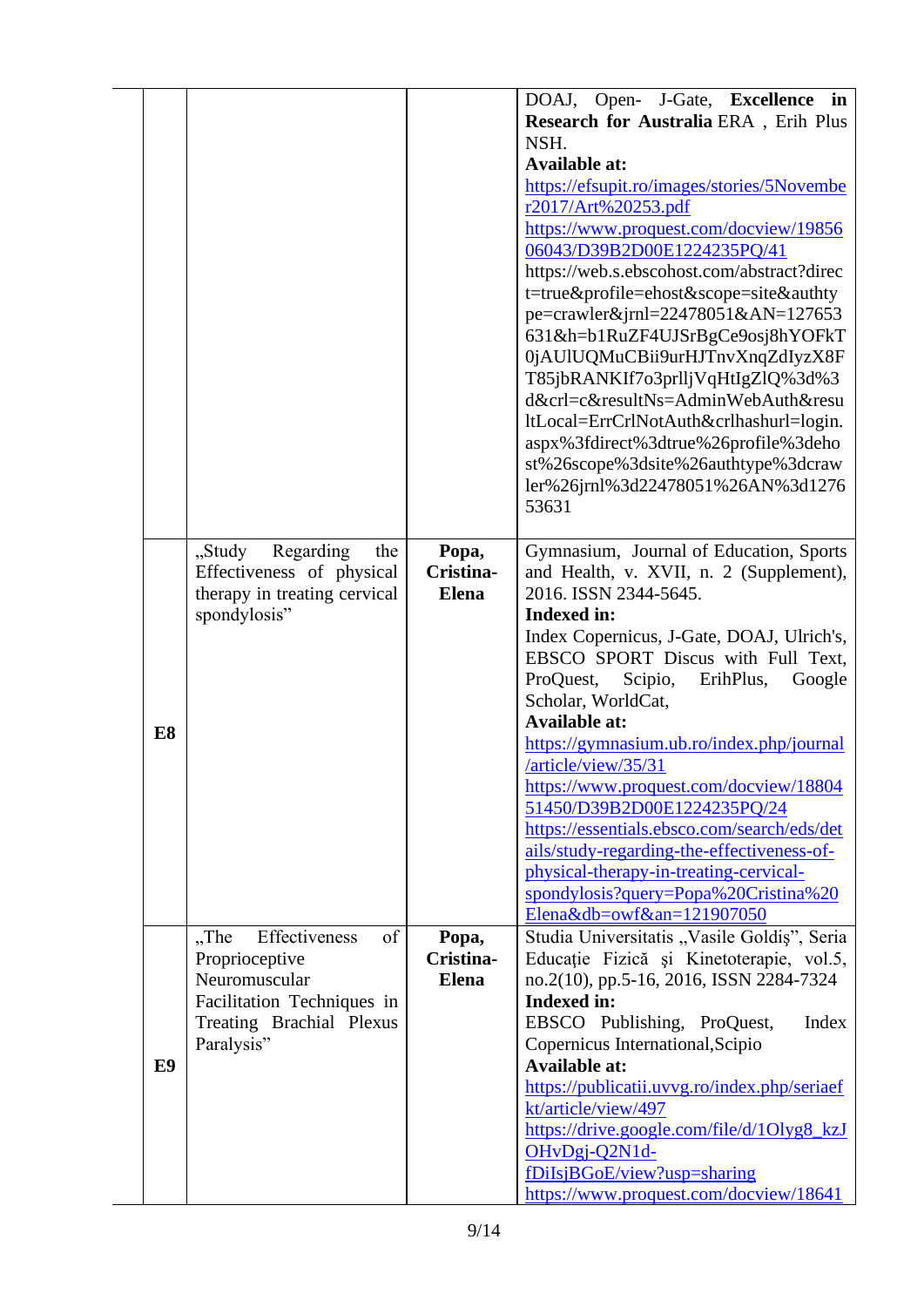|     |                                |              | 19548/D39B2D00E1224235PQ/32                  |
|-----|--------------------------------|--------------|----------------------------------------------|
|     |                                |              | https://essentials.ebsco.com/search/eds/det  |
|     |                                |              | ails/the-effectiveness-of-proprioceptive-    |
|     |                                |              | neuromuscular-facilitation-techniques-in-    |
|     |                                |              |                                              |
|     |                                |              | treating-                                    |
|     |                                |              | brachial?query=The%20Effectiveness%20        |
|     |                                |              | of%20Proprioceptive%20Neuromuscular          |
|     |                                |              | %20Facilitation%20Techniques%20in%20         |
|     |                                |              | Treating%20Brachial%20Plexus%20Paral         |
|     |                                |              | ysis&requestCount=2&db=edo&an=1210           |
|     |                                |              | 18240                                        |
|     | effectiveness<br>"The<br>of    | Popa,        | Studia Universitatis "Vasile Goldiș", Seria  |
|     | reeducation<br>neuromotor      | Cristina-    | Educație Fizică și Kinetoterapie, 2015       |
|     | methods in treating<br>the     | <b>Elena</b> | Volum 4, Nr.2 (8), pp.64-74, ISSN 2284-      |
|     | cerebellar ataxias"            |              | 7324                                         |
|     |                                |              | <b>Indexed in:</b>                           |
|     |                                |              | EBSCO Publishing, ProQuest,<br>Index         |
|     |                                |              |                                              |
|     |                                |              | Copernicus International, Scipio             |
|     |                                |              | <b>Available at:</b>                         |
|     |                                |              | https://drive.google.com/file/d/1wU7ttlPG    |
|     |                                |              | zb9EtCZCXtlnkyxI633D5Hpk/view?usp=           |
|     |                                |              | sharing                                      |
| E10 |                                |              | https://publicatii.uvvg.ro/index.php/seriaef |
|     |                                |              | kt/article/view/475                          |
|     |                                |              | https://www.proquest.com/docview/18135       |
|     |                                |              | 00356/D39B2D00E1224235PQ/34                  |
|     |                                |              | https://essentials.ebsco.com/search/eds/det  |
|     |                                |              | ails/eficien%C5%A3a-metodelor-de-            |
|     |                                |              | reeducare-neuromotorie-%C3%AEn-              |
|     |                                |              | tratamentul-ataxiilor-cerebeloase-           |
|     |                                |              | romanian?query=The%20effectiveness%2         |
|     |                                |              | 0of%20neuromotor%20reeducation%20m           |
|     |                                |              |                                              |
|     |                                |              | ethods%20in%20treating%20the%20cereb         |
|     |                                |              | ellar%20ataxias&db=edo&an=113584979          |
|     | "Comparative"                  | Popa,        | Scientific<br>Gymnasium,<br>Journal<br>of    |
|     | observations regarding the     | Cristina-    | Education, Sports and Health, ISSN 1877-     |
|     | incidence<br>of<br>certain     | <b>Elena</b> | 0428, 2344-5645 (online), 2014, v.XV, n.     |
|     | hereditary<br>disorders<br>and |              | 2,                                           |
|     | congenital malformations       |              | <b>Indexed in:</b>                           |
|     | Bacau<br>and<br>Vaslui<br>in   |              | Index Copernicus, J-Gate, DOAJ, Ulrich's,    |
|     | 2006<br>counties, between      |              | EBSCO SPORT Discus with Full Text,           |
|     | and 2013"                      |              | ProQuest,<br>Scipio,<br>ErihPlus,<br>Google  |
|     |                                |              | Scholar, WorldCat,                           |
| E11 |                                |              | <b>Available at:</b>                         |
|     |                                |              | https://gymnasium.ub.ro/index.php/journal    |
|     |                                |              | /article/view/159/148                        |
|     |                                |              | https://www.proquest.com/docview/16512       |
|     |                                |              | 43044/D39B2D00E1224235PQ/56                  |
|     |                                |              | https://essentials.ebsco.com/search/eds/det  |
|     |                                |              |                                              |
|     |                                |              | ails/comparative-observations-regarding-     |
|     |                                |              | the-incidence-of-certain-hereditary-         |
|     |                                |              | disorders-and-                               |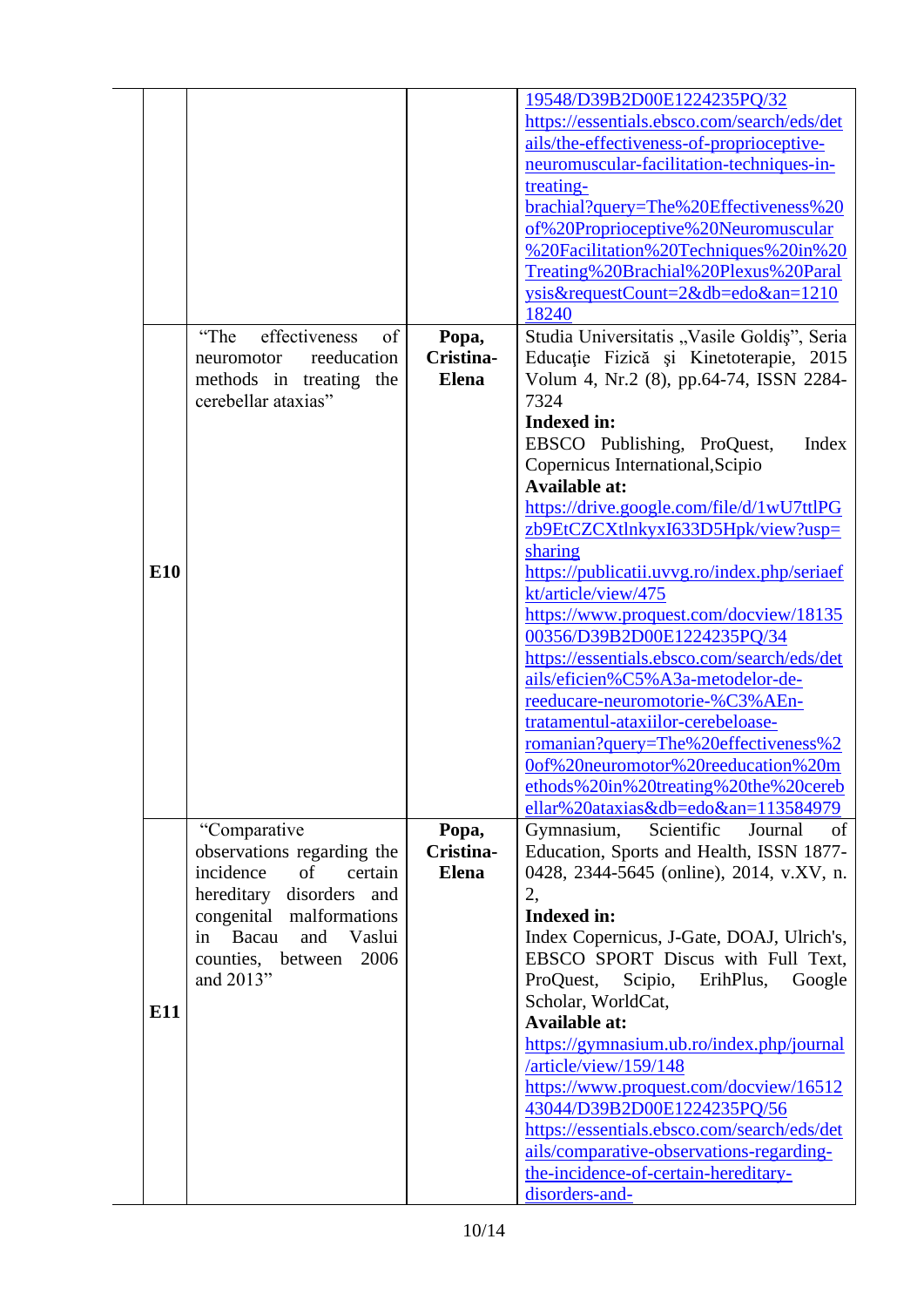|     |                                                                                                                                            |                                                    | congenital?query=Popa%20Cristina%20El<br>ena&db=owf&an= $101154709$                                                                                                                                                                                                                                                                                                                                                                                                                                                                                                                                                                                                                                                                                                                                                             |
|-----|--------------------------------------------------------------------------------------------------------------------------------------------|----------------------------------------------------|---------------------------------------------------------------------------------------------------------------------------------------------------------------------------------------------------------------------------------------------------------------------------------------------------------------------------------------------------------------------------------------------------------------------------------------------------------------------------------------------------------------------------------------------------------------------------------------------------------------------------------------------------------------------------------------------------------------------------------------------------------------------------------------------------------------------------------|
| E12 | of<br>effectiveness<br>$,$ The<br>physical<br>therapy<br>in<br>developing the basic motor<br>skills in children who have<br>Down Syndrome" | Popa,<br>Cristina-<br>Elena,<br>Ghiorghiță<br>Gogu | Scientific<br>Journal<br>of<br>Gymnasium,<br>Education, Sports and Health, v. XV, n. 1,<br>aug. 2014. ISSN 2344-5645.<br><b>Indexed in:</b><br>Index Copernicus, J-Gate, DOAJ, Ulrich's,<br>EBSCO SPORT Discus with Full Text,<br>ProQuest,<br>Scipio,<br>ErihPlus,<br>Google<br>Scholar, WorldCat,<br><b>Available at:</b><br>https://gymnasium.ub.ro/index.php/journal<br>/article/view/171/157<br>https://www.proquest.com/docview/15534<br>11768/B9008DA7BC3A4602PQ/4<br>https://essentials.ebsco.com/search/eds/det<br>ails/the-effectiveness-of-physical-therapy-<br>in-developing-the-basic-motor-skills-in-<br>children-who-<br>have?query=The%20Effectiveness%20of<br>%20Physical%20Therapy%20in%20Impro<br>ving%20Muscle%20Strength%20in%20C<br>hildren%20with%20Down%20Syndrome<br>&requestCount=0&db=owf&an=1011546 |
| E13 | regarding<br>"Study<br>the<br>effectiveness<br>of muscle<br>techniques<br>energy<br>in<br>treating cervicalgias"                           | Popa,<br>Cristina-<br><b>Elena</b>                 | 67<br>Interdisciplinary<br>and<br>Society.<br>Sport<br>Journal of Physical Education and Sport,<br>Volum 14, Special Issue, 2014, pp.61-71,<br>ISSN 1877-0428;<br><b>Indexed in:</b><br>EBSCO SPORT Discus with Full Text,<br>Academic Journals Database, Consiliul<br>Național pentru Cercetare Științifică din<br>Romania (2011): B+, ULRICHSWEB,<br>DOAJ, ERIH PLUS<br><b>Available at:</b><br>https://www.sportsisocietate.ro/articol/237<br>https://essentials.ebsco.com/search/eds/det<br>ails/study-regarding-the-effectiveness-of-<br>muscle-energy-techniques-in-treating-<br>cervicalgias?query=Popa%20Cristina%20<br>Elena&db=edsdoj&an=edsdoj.099681ac02<br>2e4406a487c15b1f8510d3<br>https://doaj.org/article/099681ac022e4406<br>a487c15b1f8510d3                                                                 |
| E14 | "Study<br>regarding<br>the<br>improvement of postural<br>control in children who<br>Syndrome<br>Down<br>have<br>through swimming"          | Popa,<br>Cristina-<br>Elena,<br>Galeru<br>Ovidiu   | Scientific<br>of<br>Gymnasium,<br>Journal<br>Education, Sports and Health, v. XIII, n. 2,<br>2012, ISSN 2344-5645. Available at:<br><b>Indexed in:</b><br>Index<br>Copernicus,<br>J-Gate,<br>DOAJ,<br>Ulrich's, EBSCO SPORT Discus with                                                                                                                                                                                                                                                                                                                                                                                                                                                                                                                                                                                         |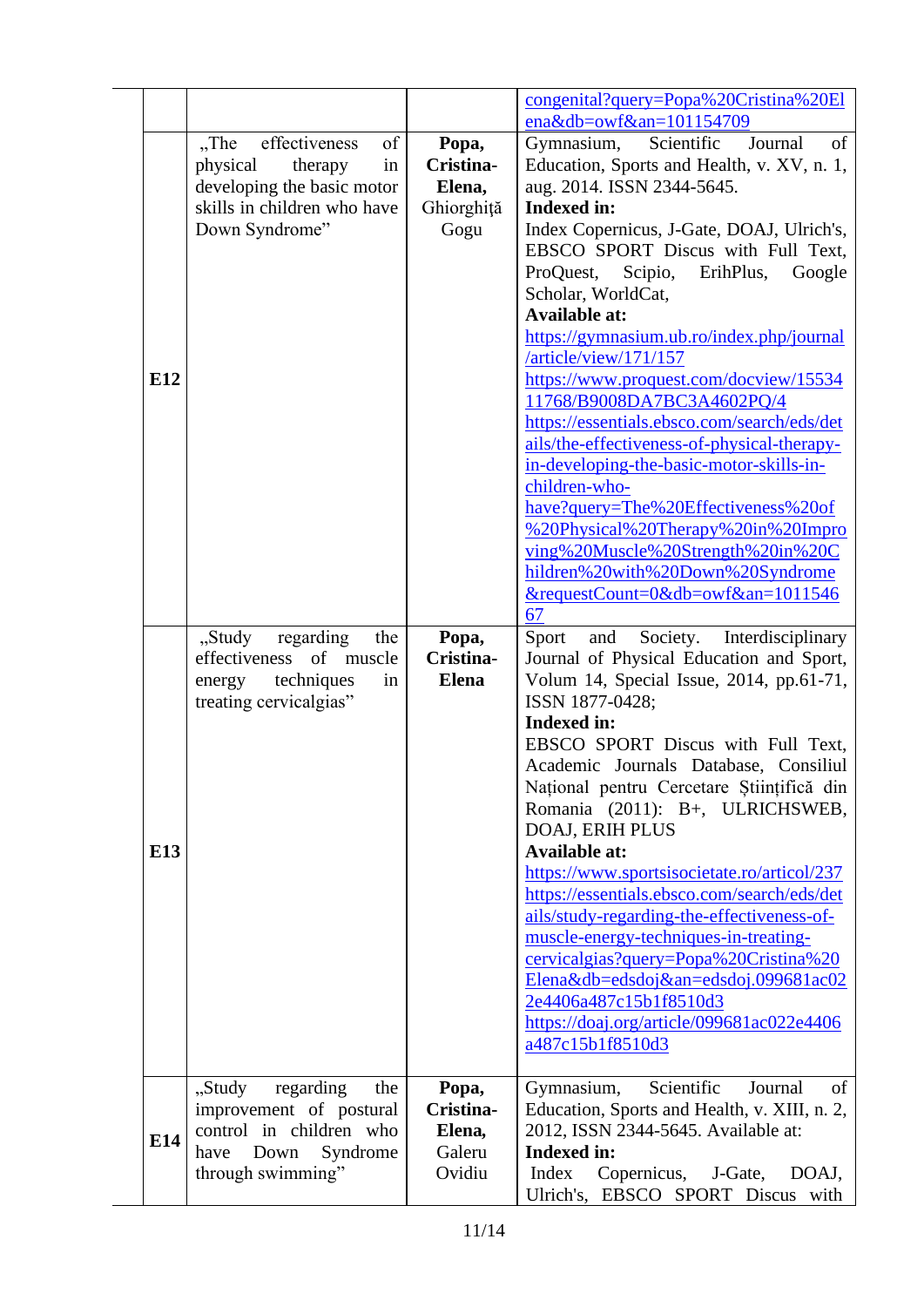|     |                               |              | Full Text, ProQuest, Scipio, ErihPlus,      |
|-----|-------------------------------|--------------|---------------------------------------------|
|     |                               |              | Google Scholar, WorldCat.                   |
|     |                               |              | <b>Available at:</b>                        |
|     |                               |              | https://gymnasium.ub.ro/index.php/journa    |
|     |                               |              | l/article/view/253;                         |
|     |                               |              | https://www.proquest.com/docview/1326       |
|     |                               |              | 267120/D39B2D00E1224235PQ/43                |
|     |                               |              | https://essentials.ebsco.com/search/eds/det |
|     |                               |              | ails/study-regarding-the-improvement-of-    |
|     |                               |              | postural-control-in-children-who-have-      |
|     |                               |              |                                             |
|     |                               |              | down-syndrome-                              |
|     |                               |              | through?query=Popa%20Cristina%20Elen        |
|     |                               |              | a&db=owf&an=86029752                        |
|     | "Possibilities of evaluation" | Balint, Nela | Gymnasium,<br>Scientific<br>Journal<br>of   |
|     | of the needs of a client in   | Tatiana,     | Education, Sports and Health, v. XII, n. 1, |
|     | occupational performance"     | Popa,        | 2011, ISSN 2344-5645. Available at:         |
|     |                               | Cristina-    | <b>Indexed in:</b>                          |
|     |                               | <b>Elena</b> | Index Copernicus, J-Gate, DOAJ, Ulrich's,   |
|     |                               |              | EBSCO SPORT Discus with Full Text,          |
|     |                               |              | ProQuest,<br>Scipio,<br>ErihPlus,<br>Google |
|     |                               |              | Scholar, WorldCat.                          |
|     |                               |              | <b>Available at:</b>                        |
|     |                               |              |                                             |
| E15 |                               |              | https://gymnasium.ub.ro/index.php/journal   |
|     |                               |              | /article/view/230/212                       |
|     |                               |              | https://www.proquest.com/docview/11608      |
|     |                               |              | 40702/D39B2D00E1224235PQ/21                 |
|     |                               |              | https://essentials.ebsco.com/search/eds/det |
|     |                               |              | ails/possibilities-of-evaluation-of-the-    |
|     |                               |              | needs-of-a-client-in-occupational-          |
|     |                               |              | performance?query=Possibilities%20of%2      |
|     |                               |              | 0evaluation%20of%20the%20needs%20of         |
|     |                               |              | %20a%20client%20in%20occupational%2         |
|     |                               |              |                                             |
|     |                               |              | $0$ performance & db=edb $\&$ an = 69619849 |
|     | "Ongoing<br>Study             | Chelmuş,     | Gymnasium, Scientific Journal of            |
|     | Conducted<br>the<br>on        | Cristina-    | Education, Sports and Health, ISSN 1877-    |
|     | of<br>Importance              | Elena;       | 04282012, 2344-5645 (online), v. XI, n. 1,  |
|     | Neuroproprioceptive           | Gogu,        | aug. 2010. ISSN 2344-5645.                  |
|     | Facilitation<br>Techniques    | Ghiorghiță   | <b>Indexed in:</b>                          |
| E16 | Applied to Children with      |              | ProQuest.                                   |
|     | Down Syndrome"                |              | <b>Available at:</b>                        |
|     |                               |              | https://gymnasium.ub.ro/index.php/journal   |
|     |                               |              | /article/view/352/569                       |
|     |                               |              | https://www.proquest.com/docview/11753      |
|     |                               |              | 36553/6BA3BC29538C4B2EPQ/8?accoun           |
|     |                               |              |                                             |
|     |                               |              | tid=136549                                  |
|     | "Means of Using Bobath"       | Chelmuş,     | Gymnasium, Scientific Journal of            |
|     | Method with Autistic          | Cristina;    | Education, Sports and Health, ISSN 1877-    |
|     | Children"                     | Rață,        | 04282012, 2344-5645 (online), v. IX, n.     |
| E17 |                               | Marinela     | 14, oct. 2008. ISSN 2344-5645.              |
|     |                               |              | <b>Indexed in:</b>                          |
|     |                               |              | ProQuest.                                   |
|     |                               |              | <b>Available at:</b>                        |
|     |                               |              |                                             |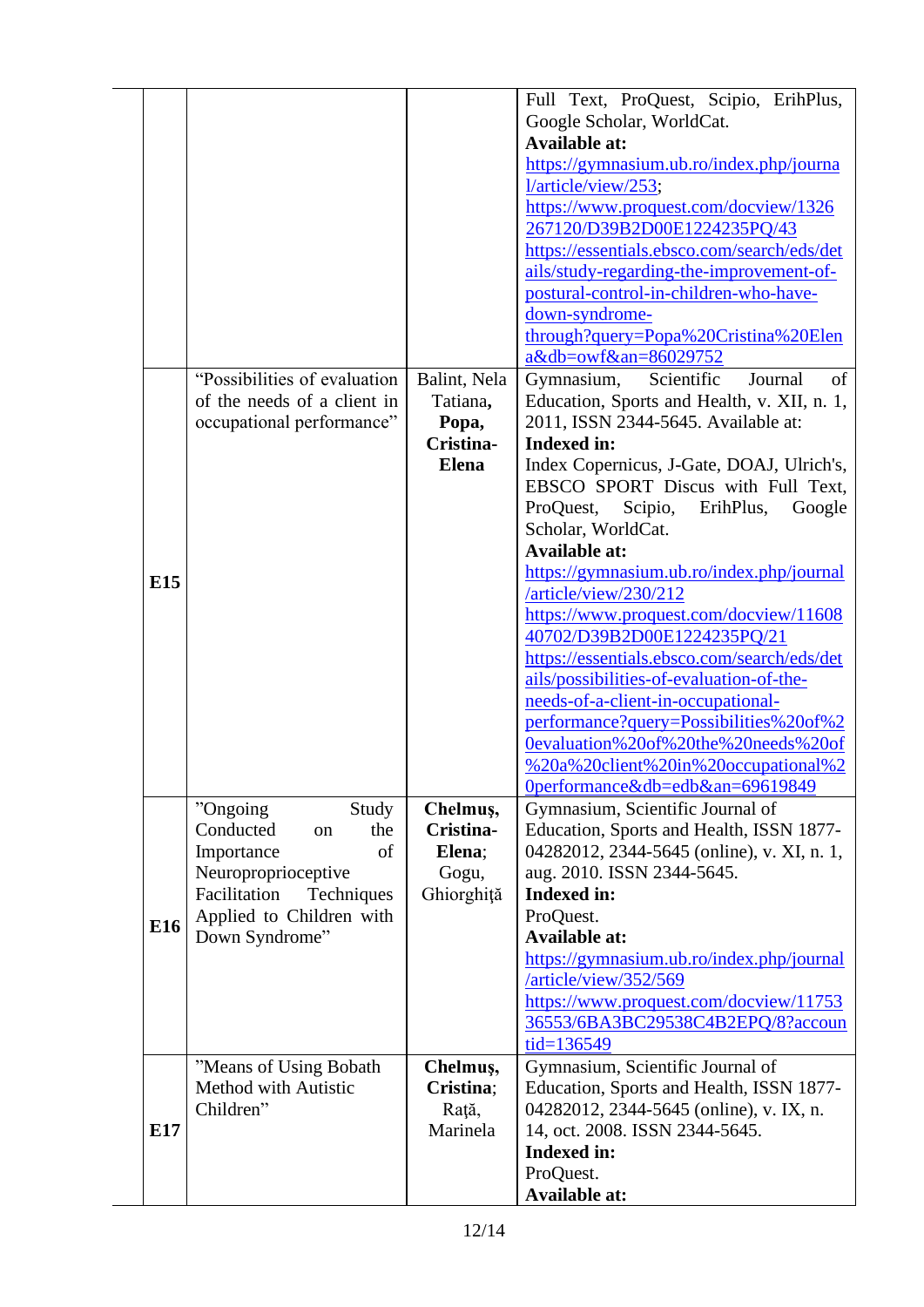|                         |    |                                                                                                                                                  |                                                              | https://gymnasium.ub.ro/index.php/journal<br>/article/view/383/657<br>https://www.proquest.com/docview/11590<br>96808/fulltext/6BA3BC29538C4B2EPQ/3                                                                                                                                                                                                                                                                                                                                                                                                                                                                                                                                                                                                                                                                                                                              |
|-------------------------|----|--------------------------------------------------------------------------------------------------------------------------------------------------|--------------------------------------------------------------|----------------------------------------------------------------------------------------------------------------------------------------------------------------------------------------------------------------------------------------------------------------------------------------------------------------------------------------------------------------------------------------------------------------------------------------------------------------------------------------------------------------------------------------------------------------------------------------------------------------------------------------------------------------------------------------------------------------------------------------------------------------------------------------------------------------------------------------------------------------------------------|
|                         |    |                                                                                                                                                  |                                                              | ?accountid=136549                                                                                                                                                                                                                                                                                                                                                                                                                                                                                                                                                                                                                                                                                                                                                                                                                                                                |
| $\overline{\mathbf{F}}$ |    | <b>Publicatii</b><br>$\mathbf{\hat{n}}$<br>extenso,                                                                                              | în<br>apărute                                                | principalelor<br>lucrări ale<br>conferințe                                                                                                                                                                                                                                                                                                                                                                                                                                                                                                                                                                                                                                                                                                                                                                                                                                       |
|                         |    | internaționale de specialitate<br>Effectiveness                                                                                                  |                                                              |                                                                                                                                                                                                                                                                                                                                                                                                                                                                                                                                                                                                                                                                                                                                                                                                                                                                                  |
|                         | F1 | "The<br>of<br>Physical<br>Therapy<br>in<br>Improving Psycho-Motor<br>Skills in Children with<br>Down Syndrome"                                   | Cristina<br>Elena Popa,<br><b>Gabriel</b><br>Stănică<br>Lupu | <b>PROCEEDINGS</b><br>OF<br><b>THE</b><br>4TH<br>INTERNATIONAL CONFERENCE OF<br>THE UNIVERSITARIA CONSORTIUM<br>(ICU 2018), 4th International Conference<br>of the Universitaria-Consortium (ICU) -<br>The Impact of Sport and Physical<br>Education Science on Today's Society,<br>Iasi, 23-24 November 2018, p. 255-261;<br>ISBN: 978-88-87729-54-2.<br>WOS: 000474444100042.<br><b>Indexed in:</b> Web of Science.<br><b>Available at:</b><br>http://www.edlearning.it/ebook/BY23.pdf<br>https://www-webofscience-com.am.e-                                                                                                                                                                                                                                                                                                                                                   |
|                         |    |                                                                                                                                                  |                                                              | nformation.ro/wos/woscc/full-                                                                                                                                                                                                                                                                                                                                                                                                                                                                                                                                                                                                                                                                                                                                                                                                                                                    |
|                         |    |                                                                                                                                                  |                                                              | record/WOS:000474444100042                                                                                                                                                                                                                                                                                                                                                                                                                                                                                                                                                                                                                                                                                                                                                                                                                                                       |
|                         | F2 | "Improving the symptoms"<br>compensating<br>of<br>hyperlordosis in female<br>gymnasts through the use<br>of postural<br>reeducation<br>programs" | Popa,<br>Cristina-<br>Elena,<br>Dobrescu,<br>Tatiana         | Procedia Social and Behavioral Sciences<br>(ISI Web of Science, Proceedings), ISSN:<br>1877-0428, 3rd International Congress of<br>Physical<br>Education,<br><b>Sports</b><br>and<br>Kinetotherapy (ICSPEK) Nat Univ Phys<br>Educ & Sport, Bucharest, Romania jun<br>14-15, 2013, ISSN 1877-0428, volum<br>117, pp.<br>603-609, Published<br>2014<br>https://doi.org/10.1016/j.sbspro.2014.02.2<br>69 WOS:000335831300100<br><b>Indexed in:</b><br>Web of Science, Captures, Readers,<br>Mendeley, Exports-Saves, EBSCO<br><b>Available at:</b><br>https://reader.elsevier.com/reader/sd/pii/S1<br>877042814017996?token=A50DA4A2E94<br>9FED0861AA1595D209A43CD9E3D457<br>4FA6781E8BB062E3E31B0DCA0EBA02<br>039CCC98AD2CD872481D85A23&origi<br>nRegion=eu-west-<br>1&originCreation=20220605191606<br>https://www.webofscience.com/wos/woscc<br>/full-record/WOS:000335831300100 |
|                         | F3 | "The role of applicative"<br>tracks in improving Down<br>syndrome symptoms in<br>children"                                                       | Dobrescu<br>Tatiana,<br>Popa<br>Cristina-<br><b>Elena</b>    | Scientific report physical education and<br>sport - Proceedings of the 6th Annual<br>Conference: Physical Education, Sport<br>and Health, Pitești, 22-23-november 2013,<br>ISSN 1453-1194, Vol. 17 Nr. 2/2013 part<br>II, pp. 37-41                                                                                                                                                                                                                                                                                                                                                                                                                                                                                                                                                                                                                                              |